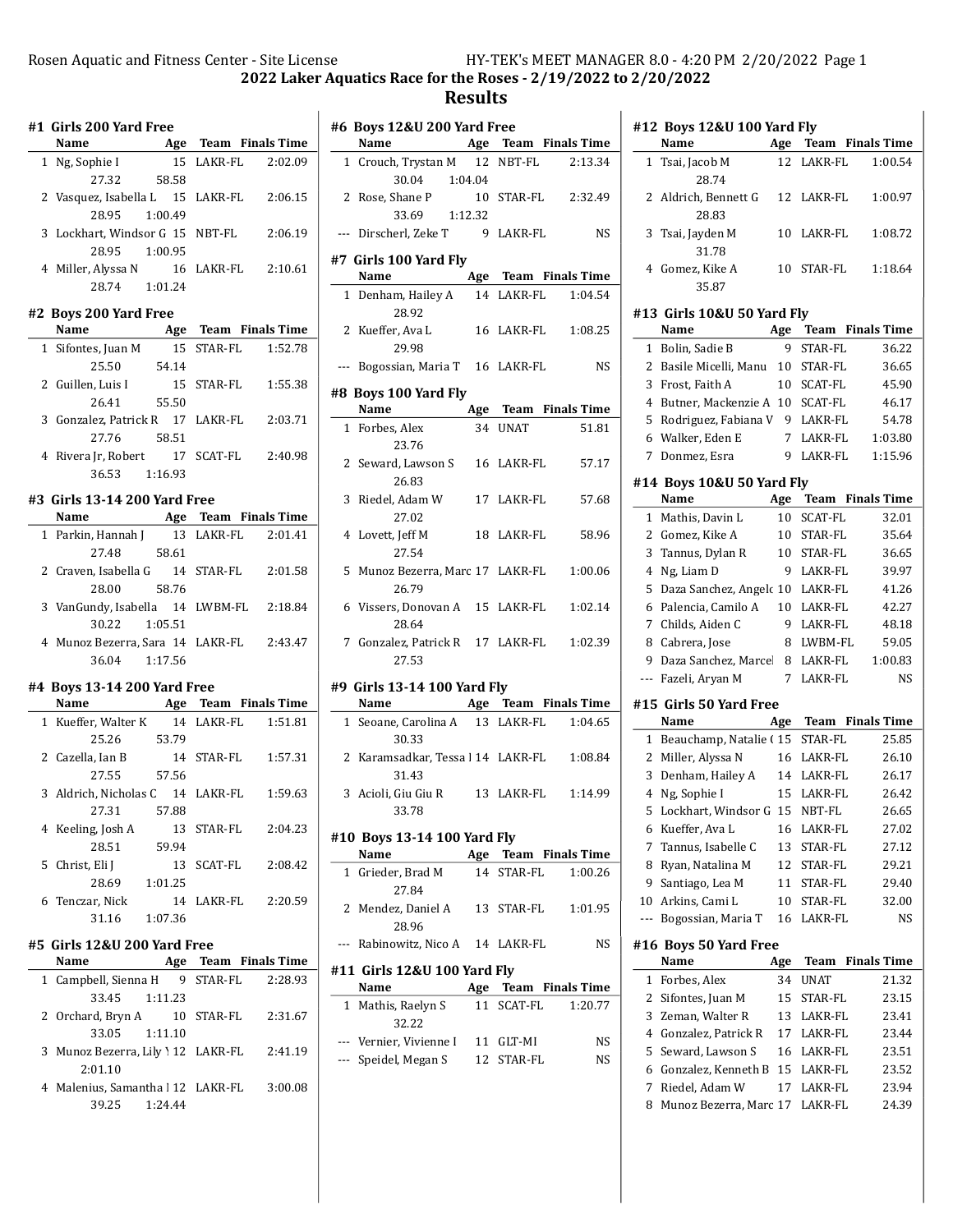2022 Laker Aquatics Race for the Roses - 2/19/2022 to 2/20/2022

Results

|       | (#16 Boys 50 Yard Free)        |            |                      |                    | 18         |
|-------|--------------------------------|------------|----------------------|--------------------|------------|
| 9     | Guillen, Luis I                | 15         | STAR-FL              | 24.60              | 19         |
| 10    | Palencia, Matias A             | 15         | LAKR-FL              | 24.63              | 20         |
| 11    | Vissers, Donovan A             | 15         | LAKR-FL              | 25.23              | 21         |
| 12    | Gonzalez, Gael                 | 16         | LAKR-FL              | 25.38              | 22         |
| 13    | Hao, Colin S                   | 15         | LAKR-FL              | 25.83              | 23         |
| 14    | Huang, Jason                   | 16         | STAR-FL              | 25.84              | 24         |
| 15    | Christ, Eli J                  | 13         | SCAT-FL              | 26.69              | 25         |
| 16    | Khong, Kenneth X               |            | 17 LAKR-FL           | 27.09              | 26         |
|       | 17 Rivera Jr, Robert           | 17         | SCAT-FL              | 33.20              | 27         |
| $---$ | Dirscherl, Zeke T              | 9          | LAKR-FL              | NS                 | 28         |
|       | #17  Girls 13-14 50 Yard Free  |            |                      |                    | 29<br>30   |
|       | Name                           |            | Age Team Finals Time |                    | 31         |
| 1     | Seoane, Carolina A             |            | 13 LAKR-FL           | 26.59              | 32         |
| 2     | Tannus, Isabelle C             |            | 13 STAR-FL           | 27.45              | 33         |
| 3     | VanGundy, Isabella             |            | 14 LWBM-FL           | 28.24              | 34         |
| 4     | Acioli, Giu Giu R              |            | 13 LAKR-FL           | 28.91              | 35         |
| 5     | Weiss, Reagan C                |            | 14 LAKR-FL           | 29.54              | 36         |
| 6     | Mazewski, Nicola N             |            | 14 LAKR-FL           | 30.96              | 37         |
| 7     | Velotta, Julia N               |            | 14 LAKR-FL           | 31.31              | 38         |
| 8     | Schumacher, Natalie 13 SCAT-FL |            |                      | 33.09              | Зç         |
| ---   | Campbell, Caralyn E            |            | 13 LAKR-FL           | NS                 | ---        |
| ---   | Munoz Bezerra, Sara 14 LAKR-FL |            |                      | NS                 | ---        |
|       | #18 Boys 13-14 50 Yard Free    |            |                      |                    |            |
|       | Name                           |            | Age Team Finals Time |                    | #2         |
| 1     | Zeman, Walter R                | 13         | LAKR-FL              | 24.21              |            |
| 2     | Brown, Joseph S                |            | 14 LAKR-FL           | 24.68              | 1          |
| 3     | Magnus, Collin A               |            | 14 LAKR-FL           | 24.74              | 2          |
| 4     | Stephenson, Aaron L            |            | 14 SCAT-FL           | 24.78              | 3          |
| 5     | Aldrich, Nicholas C            |            | 14 LAKR-FL           | 25.29              | 4          |
| 6     | Khong, Kyan X                  |            | 14 LAKR-FL           | 25.39              | 5          |
| 7     | Mendez, Daniel A               | 13         | STAR-FL              | 25.75              | $\epsilon$ |
| 8     | Keeling, Josh A                | 13         | STAR-FL              | 26.06              | 7          |
| 9     | Tenczar, Nick                  |            | 14 LAKR-FL           | 27.22              | ε          |
| 10    | Mora, Dereck J                 | 13         | SCAT-FL              | 38.46              | ç          |
|       | #19 Girls 12&U 50 Yard Free    |            |                      |                    | 10         |
|       | Name                           | <u>Age</u> | Team                 | <b>Finals Time</b> | 11<br>12   |
| 1     | Robinson, Reese E              | 11         | STAR-FL              | 28.32              | 13         |
| 2     | Baja, Abella M                 | 12         | STAR-FL              | 29.42              | 14         |
| 3     | Parrish, Lizzy A               | 11         | STAR-FL              | 29.73              | 15         |
| 4     | Vernier, Vivienne I            | 11         | GLT-MI               | 30.16              | 16         |
| 5     | Mathis, Raelyn S               | 11         | SCAT-FL              | 30.39              | 17         |
| 6     | Belmore, Stella R              | 11         | STAR-FL              | 30.67              | 18         |
| 7     | Campbell, Sienna H             | 9          | STAR-FL              | 31.31              | 19         |
| 8     | Martinez Bonavia, Ag 10        |            | STAR-FL              | 31.71              | 20         |
| *9    | Wooten, Zoey G                 | 10         | STAR-FL              | 31.99              | 21         |
| *9    | Holsenbeck, Aubri R            | 10         | STAR-FL              | 31.99              | 22         |
| 11    | Arkins, Cami L                 | 10         | STAR-FL              | 32.27              | 23         |
| 12    | Stroup, Lacey L                | 10         | LAKR-FL              | 32.53              | 24         |
| 13    | Munoz Bezerra, Lily 12         |            | LAKR-FL              | 32.64              | 25         |
| 14    | Soares, Luisa S                | 10         | STAR-FL              | 33.83              | 26         |
| 15    | Hanna, Tina M                  | 10         | STAR-FL              | 33.94              | 27         |
| 16    | Kotch, Carrington S            | 11         | LAKR-FL              | 34.31              | 28         |
| 17    | Powers, Emma K                 | 10         | NBT-FL               | 34.69              | 29         |
|       |                                |            |                      |                    |            |

| 18             | Karim, Lilah M                  | 12  | LAKR-FL        | 34.98              |
|----------------|---------------------------------|-----|----------------|--------------------|
| 19             | Caram, Anna                     | 12  | LAKR-FL        | 35.37              |
| 20             | Velotta, Izzy J                 | 12  | LAKR-FL        | 36.33              |
| 21             | Malenius, Samantha 112          |     | LAKR-FL        | 36.52              |
| 22             | Frost, Faith A                  | 10  | SCAT-FL        | 36.90              |
| 23             | Graterol, Daniela D             | 10  | LAKR-FL        | 37.88              |
| 24             | Khodabakhshian, Lila 12         |     | LAKR-FL        | 39.98              |
| 25             | Mortensen, Zamora F             | 9   | LAKR-FL        | 40.51              |
| 26             | Rodriguez, Fabiana V            | 9   | LAKR-FL        | 41.46              |
| 27             | Butner, Mackenzie A             | 10  | SCAT-FL        | 43.11              |
| 28             | Foster, Reagan E                | 10  | SCAT-FL        | 44.15              |
| 29             | Medina, Alexa M                 | 8   | LAKR-FL        | 46.28              |
| 30             | Schmitt, Lucy D                 | 11  | LAKR-FL        | 46.36              |
| 31             | Marroquin, Emma R               | 8   | LAKR-FL        | 46.77              |
| 32             | Barcellona, Reecie V            | 10  | LAKR-FL        | 47.73              |
| 33             | Gangoni, Sophia B               | 9   | LAKR-FL        | 48.01              |
| 34             | Michaelis, Annora L             | 7   | LAKR-FL        | 51.46              |
| 35             | Walker, Eden E                  | 7   | LAKR-FL        | 51.98              |
| 36             | Vasquez, Vicky S                | 7   | LAKR-FL        | 57.54              |
| 37             | Donmez, Esra                    | 9   | LAKR-FL        | 59.03              |
| 38             | Butner, Kendall M               | 7   | SCAT-FL        | 1:00.53            |
| 39             | Luca, Camelia                   | 7   | LAKR-FL        | 1:03.46            |
| $\overline{a}$ | Magnus, Addison                 | 8   | LAKR-FL        | DO                 |
| ---            | Smith, Emma L                   | 7   | LAKR-FL        | <b>NS</b>          |
|                |                                 |     |                |                    |
|                | #20 Bovs 12&U 50 Yard Free      |     |                |                    |
|                | Name                            | Age | Team           | <b>Finals Time</b> |
| 1              | Sofronov, Vlad V                | 12  | LAKR-FL        | 25.18              |
| 2              | Aldrich, Bennett G              | 12  | LAKR-FL        | 25.32              |
|                |                                 |     |                |                    |
| 3              | Mathis, Davin L                 | 10  | SCAT-FL        | 28.05              |
| 4              |                                 | 11  | NBT-FL         | 28.22              |
| 5              | Anderson, Owen C                | 11  | STAR-FL        | 28.85              |
| 6              | Schouten, Lucca H               | 12  | NBT-FL         |                    |
| 7              | Crouch, Trystan M               | 12  | LWBM-FL        | 28.97              |
|                | Cabrera, Marcos                 |     |                | 29.22              |
| 8              | Parkin, Harry J                 | 11  | LAKR-FL        | 30.94              |
| 9              | Lakiza, Arseniy V               | 12  | LAKR-FL        | 31.91              |
| 10             | Varon, Nico                     | 11  | LAKR-FL        | 32.07              |
| 11             | Watson, Liam J                  | 10  | STAR-FL        | 32.74              |
| 12             | Karim, Kian M                   | 10  | LAKR-FL        | 33.53              |
| 13             | fannus, Dylan R                 | 10  | STAR-FL        | 34.00              |
| 14             | Johnson, Will A                 | 10  | STAR-FL        | 34.50              |
| 15             | Magnus, Carter T                | 11  | LAKR-FL        | 34.71              |
| 16             | Mazewski, Jack J                | 11  | LAKR-FL        | 35.19              |
| 17             | Palencia, Camilo A              | 10  | LAKR-FL        | 35.49              |
| 18             | Vissers, Caden A                | 12  | LAKR-FL        | 37.22              |
| 19             | Daza Sanchez, Angelc 10         |     | LAKR-FL        | 37.79              |
| 20             | Rabinowitz, Eli G               | 9   | LAKR-FL        | 38.16              |
| 21             | Rivera, Michael                 | 11  | SCAT-FL        | 38.30              |
| 22             | Childs, Aiden C                 | 9   | LAKR-FL        | 39.68              |
| 23             | Scarlett, Blake C               | 10  | <b>SCAT-FL</b> | 44.57              |
| 24             | Cabrera, Jose                   | 8   | LWBM-FL        | 44.99              |
| 25             | Barnette, Tyler J               | 10  | SCAT-FL        | 45.61              |
| 26             | Akmalov, Dilyor                 | 10  | LAKR-FL        | 46.40              |
| 27             | Daza Sanchez, Marcel            | 8   | LAKR-FL        | 47.46              |
| 28             | Sosa, Nathan                    | 8   | LAKR-FL        | 48.54              |
| 29             | Lopez-Yascual, David 11         |     | LAKR-FL        | 51.14              |
| 30             | Gong, Alexander<br>Coen, Liam X | 8   | LAKR-FL        | 52.01<br>54.65     |

|             | 32 Davies, Liam J                         |    | 10 LAKR-FL           | 56.38     |
|-------------|-------------------------------------------|----|----------------------|-----------|
|             | 33 Mathis, Preston L                      |    | 6 SCAT-FL            | 58.63     |
|             | 34 Keeling, Gabriel                       |    | 6 LAKR-FL            | 1:00.84   |
|             | --- Fazeli, Aryan M                       |    | 7 LAKR-FL            | <b>NS</b> |
|             | #21 Girls 100 Yard Breast                 |    |                      |           |
|             | Name                                      |    | Age Team Finals Time |           |
| $1\,$       | Scaramuzza, Marcela 18 LAKR-FL            |    |                      | 1:07.52   |
|             | 31.93                                     |    |                      |           |
|             | 2 Miller, Alyssa N<br>35.85               |    | 16 LAKR-FL           | 1:15.15   |
| 3           | Denham, Hailey A<br>36.19                 |    | 14 LAKR-FL           | 1:16.77   |
|             | 4 Leneis, Anna E<br>39.69                 |    | 11 STAR-FL           | 1:25.56   |
|             | #22 Boys 100 Yard Breast                  |    |                      |           |
|             | Name                                      |    | Age Team Finals Time |           |
|             | 1 Muramatsu, Brennan 17 STAR-FL<br>27.97  |    |                      | 1:01.36   |
|             | 2 Gonzalez, Kenneth B 15 LAKR-FL<br>31.86 |    |                      | 1:07.45   |
| 3           | Lovett, Jeff M<br>32.99                   |    | 18 LAKR-FL           | 1:09.25   |
| 4           | Hao, Colin S<br>32.79                     | 15 | LAKR-FL              | 1:09.57   |
| 5           | Khong, Kenneth X<br>34.39                 |    | 17 LAKR-FL           | 1:12.82   |
|             | 6 Palencia, Matias A<br>34.45             |    | 15 LAKR-FL           | 1:15.05   |
| 7           | Rivera Jr, Robert<br>57.66                |    | 17 SCAT-FL           | 2:00.55   |
|             | #23 Girls 13-14 100 Yard Breast           |    |                      |           |
|             | Name                                      |    | Age Team Finals Time |           |
|             | 1 Acioli, Giu Giu R<br>39.57              |    | 13 LAKR-FL           | 1:23.55   |
|             | 2 Munoz Bezerra, Sara 14 LAKR-FL<br>39.78 |    |                      | 1:26.28   |
| 3           | Weiss, Reagan C<br>40.79                  |    | 14 LAKR-FL           | 1:27.77   |
|             |                                           |    |                      |           |
|             | 4 Velotta, Julia N<br>41.01               |    | 14 LAKR-FL           | 1:31.79   |
|             |                                           |    |                      |           |
|             | #24 Boys 13-14 100 Yard Breast            |    |                      |           |
|             | Name                                      |    | Age Team Finals Time |           |
| $\mathbf 1$ | Perez, Christian<br>31.72                 |    | 13 LAKR-FL           | 1:05.83   |
| 2           | Khong, Kyan X<br>32.63                    |    | 14 LAKR-FL           | 1:08.72   |
| 3           | Zarate Romero, Robe 14 LAKR-FL<br>32.08   |    |                      | 1:09.44   |
| $4^{\circ}$ | Zeman, Walter R<br>33.36                  |    | 13 LAKR-FL           | 1:11.73   |
| 5.          | Magnus, Collin A<br>38.11                 |    | 14 LAKR-FL           | 1:21.07   |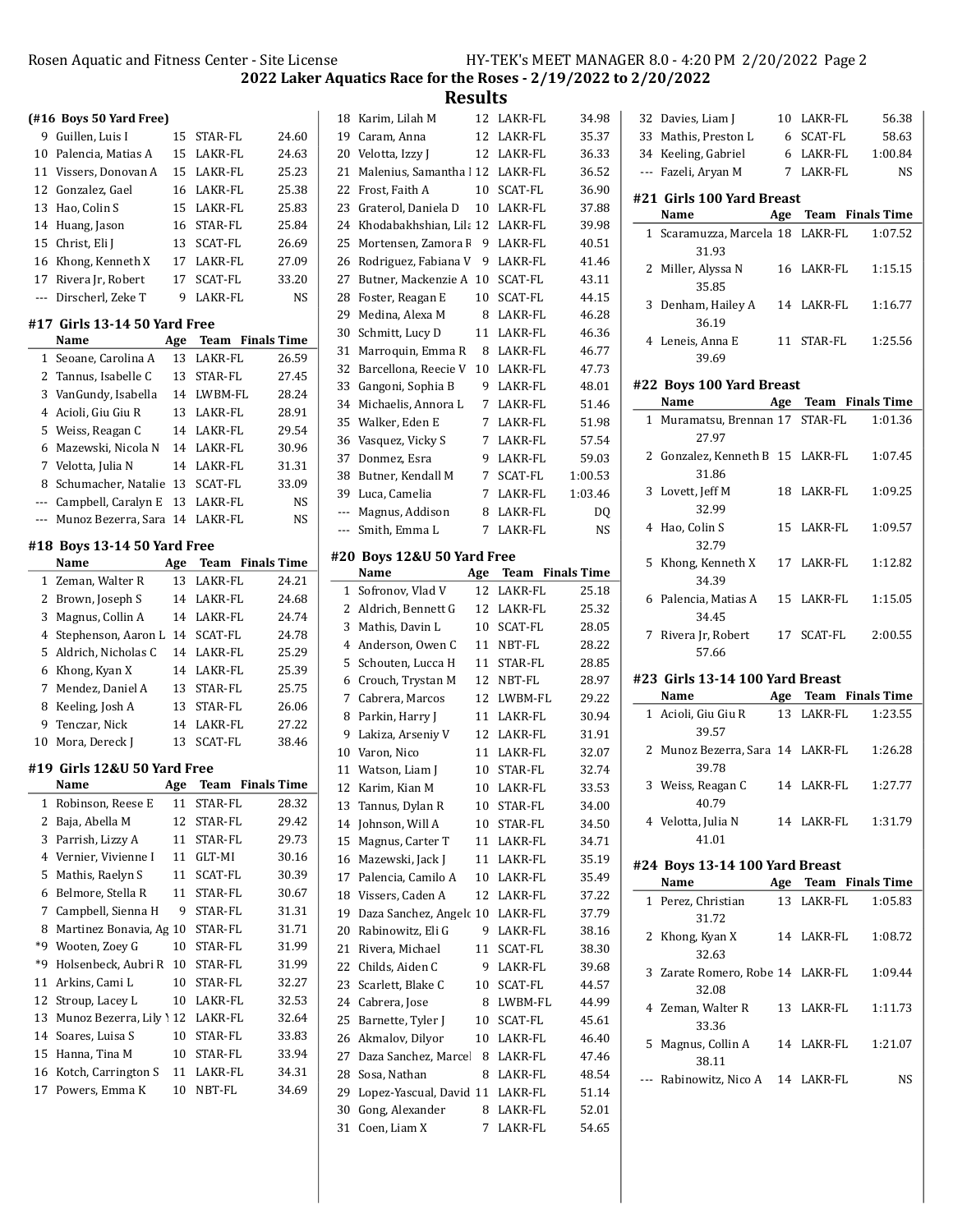## Rosen Aquatic and Fitness Center - Site License HY-TEK's MEET MANAGER 8.0 - 4:20 PM 2/20/2022 Page 3

 $\overline{a}$ 

 $\overline{a}$ 

2022 Laker Aquatics Race for the Roses - 2/19/2022 to 2/20/2022

Results

|              | #25 Girls 12&U 100 Yard Breast<br>Name         |     |            | Age Team Finals Time    |
|--------------|------------------------------------------------|-----|------------|-------------------------|
|              |                                                |     |            |                         |
|              | 1 Martinez Bonavia, Ag 10 STAR-FL<br>43.24     |     |            | 1:31.95                 |
|              | 2 Butner, Mackenzie A 10 SCAT-FL<br>47.45      |     |            | 1:37.68                 |
| 3            | Karim, Lilah M<br>52.79                        |     | 12 LAKR-FL | 1:48.96                 |
|              | 4 Caram, Anna<br>53.79                         |     | 12 LAKR-FL | 1:55.30                 |
|              | 5 Khodabakhshian, Lila 12 LAKR-FL<br>56.57     |     |            | 2:00.70                 |
|              | #26 Boys 12&U 100 Yard Breast                  |     |            |                         |
|              | Name                                           |     |            | Age Team Finals Time    |
| $\mathbf{1}$ | Tsai, Jacob M                                  |     | 12 LAKR-FL | 1:12.83                 |
|              | 34.58                                          |     |            |                         |
|              | 2 Sofronov, Vlad V<br>35.61                    |     | 12 LAKR-FL | 1:15.10                 |
|              | 3 Cabrera, Marcos<br>38.63                     | 12  | LWBM-FL    | 1:22.81                 |
|              | 4 Gomez, Kike A<br>43.39                       | 10  | STAR-FL    | 1:30.19                 |
|              | 5 Varon, Nico<br>43.54                         | 11  | LAKR-FL    | 1:33.31                 |
|              | 6 Karim, Kian M<br>44.40                       |     | 10 LAKR-FL | 1:37.00                 |
|              | 7 Magnus, Carter T<br>46.97                    |     | 11 LAKR-FL | 1:39.07                 |
|              | 8 Rabinowitz, Eli G<br>50.69                   |     | 9 LAKR-FL  | 1:47.87                 |
|              | 9 Vissers, Caden A<br>53.69                    |     | 12 LAKR-FL | 1:51.18                 |
|              | 10 Rivera, Michael<br>58.30                    |     | 11 SCAT-FL | 2:01.67                 |
|              | --- Lopez-Yascual, David 11 LAKR-FL<br>1:10.68 |     |            | DQ                      |
|              | #27 Girls 10&U 50 Yard Breast                  |     |            |                         |
|              | Name                                           |     |            | <b>Team</b> Finals Time |
|              |                                                | Age |            |                         |
| 1            | Campbell, Sienna H                             | 9   | STAR-FL    | 40.44                   |
| 2            | Bolin, Chloe M                                 | 10  | STAR-FL    | 41.53                   |
| 3            | Bonnell, Sloane E                              | 9   | STAR-FL    | 41.67                   |
| 4            | Martinez Bonavia, Ag 10                        |     | STAR-FL    | 42.95                   |
| 5            | Bolin, Sadie B                                 | 9   | STAR-FL    | 43.16                   |
| 6            | Stroup, Lacey L                                | 10  | LAKR-FL    | 43.86                   |
| 7            | Taliaferro, Sophia J                           | 10  | STAR-FL    | 44.19                   |
| 8            | Butner, Mackenzie A                            | 10  | SCAT-FL    | 44.32                   |
| 9            | Orchard, Bryn A                                | 10  | STAR-FL    | 44.58                   |
| 10           | Arkins, Cami L                                 | 10  | STAR-FL    | 46.46                   |
| 11           | Rodriguez, Fabiana V                           | 9   | LAKR-FL    | 51.62                   |
| 12           | Velotta, Oliva M                               | 9   | LAKR-FL    | 53.66                   |
| 13           | Graterol, Daniela D                            | 10  | LAKR-FL    | 53.92                   |
| 14           | Foster, Reagan E                               | 10  | SCAT-FL    | 1:00.57                 |
| 15           | Mortensen, Zamora F                            | 9   | LAKR-FL    | 1:01.55                 |
| 16           | Medina, Alexa M                                | 8   | LAKR-FL    | 1:04.01                 |
| 17           | Butner, Kendall M                              | 7   | SCAT-FL    | 1:06.37                 |

| 18           | Marroquin, Emma R                       | 8               | LAKR-FL     | 1:11.39                 |
|--------------|-----------------------------------------|-----------------|-------------|-------------------------|
|              | 19 Vasquez, Vicky S                     | $7\overline{ }$ | LAKR-FL     | 1:14.08                 |
| 20           | Michaelis, Annora L                     |                 | 7 LAKR-FL   | 1:14.48                 |
| 21           | Luca, Camelia                           | $7^{\circ}$     | LAKR-FL     | 1:25.38                 |
| 22           | Walker, Eden E                          | $7^{\circ}$     | LAKR-FL     | 1:26.87                 |
| $---$        | Donmez, Esra                            | 9.              | LAKR-FL     | DQ                      |
|              | #28 Boys 10&U 50 Yard Breast            |                 |             |                         |
|              | Name                                    | Age             | Team        | <b>Finals Time</b>      |
| 1            | Mathis, Davin L                         | 10              | SCAT-FL     | 37.15                   |
| $\mathbf{2}$ | Watson, Liam J                          | 10              | STAR-FL     | 46.01                   |
| 3            | Palencia, Camilo A                      | 10              | LAKR-FL     | 49.60                   |
| 4            | Ng, Liam D                              | 9               | LAKR-FL     | 50.19                   |
| 5            | Akmalov, Dilyor                         |                 | 10 LAKR-FL  | 52.34                   |
| 6            | Scarlett, Blake C                       | 10              | SCAT-FL     | 59.25                   |
| 7            | Daza Sanchez, Marcel                    | 8               | LAKR-FL     | 1:00.82                 |
| 8            | Barnette, Tyler J                       | 10              | SCAT-FL     | 1:07.83                 |
| 9            | Gong, Alexander                         | 8               | LAKR-FL     | 1:13.46                 |
| 10           | Sosa, Nathan                            | 8               | LAKR-FL     | 1:19.01                 |
|              |                                         |                 |             |                         |
|              | --- Davies, Liam J                      | 10              | LAKR-FL     | DQ                      |
|              | --- Fazeli, Aryan M                     | 7               | LAKR-FL     | NS                      |
|              | #29 Girls 100 Yard Back                 |                 |             |                         |
|              | Name                                    | Age             |             | <b>Team</b> Finals Time |
| $\mathbf{1}$ | Ng, Sophie I                            | 15              | LAKR-FL     | 1:04.06                 |
|              | 31.35                                   |                 |             |                         |
| 2            | Scaramuzza, Marcela 18                  |                 | LAKR-FL     | 1:05.10                 |
| 3            | 30.98<br>Ryan, Natalina M               | 12              | STAR-FL     | 1:11.78                 |
|              | 33.72                                   |                 |             |                         |
| 4            | Reiner, Ellie E                         |                 |             |                         |
|              |                                         | 10              | NBT-FL      | 1:19.84                 |
|              |                                         |                 |             |                         |
|              | 38.11                                   |                 |             |                         |
| ---          | Bogossian, Maria T                      | 16              | LAKR-FL     | NS                      |
|              | #30 Boys 100 Yard Back                  |                 |             |                         |
|              | Name                                    | Age             | Team        | <b>Finals Time</b>      |
| $\mathbf{1}$ | Forbes, Alex                            | 34              | <b>UNAT</b> | 54.56                   |
|              | 26.34                                   |                 |             |                         |
| 2            | Riedel, Adam W                          | 17              | LAKR-FL     | 58.00                   |
|              | 28.44                                   |                 |             |                         |
| 3            | Gonzalez, Gael                          |                 | 16 LAKR-FL  | 1:02.86                 |
|              | 30.59                                   |                 |             |                         |
|              | 4 Vissers, Donovan A 15 LAKR-FL 1:05.99 |                 |             |                         |
|              | 32.02                                   |                 |             |                         |
|              | #31 Girls 13-14 100 Yard Back           |                 |             |                         |
|              | Name                                    |                 |             | Age Team Finals Time    |
|              | 1 Parkin, Hannah J                      |                 | 13 LAKR-FL  | 1:04.59                 |
|              | 31.18                                   |                 |             |                         |
| 2            | Karamsadkar, Tessa l 14 LAKR-FL         |                 |             | 1:13.86                 |
|              | 35.24                                   |                 |             |                         |
| 3            | Mazewski, Nicola N 14 LAKR-FL           |                 |             | 1:25.81                 |
|              | 40.60                                   |                 |             |                         |
|              | --- Campbell, Caralyn E 13 LAKR-FL      |                 |             | NS                      |
|              | #32 Boys 13-14 100 Yard Back            |                 |             |                         |
|              | Name                                    |                 |             | Age Team Finals Time    |
|              | 1 Kueffer, Walter K                     |                 | 14 LAKR-FL  | 58.52                   |
|              | 27.07                                   |                 |             |                         |
|              |                                         |                 |             |                         |

|              | 2 Perez, Christian                        |    | 13 LAKR-FL           | 59.35   |
|--------------|-------------------------------------------|----|----------------------|---------|
|              | 29.66<br>3 Zarate Romero, Robe 14 LAKR-FL |    |                      | 59.62   |
|              | 28.42<br>4 Spence, Mac T                  |    | 14 NBT-FL            | 1:01.86 |
|              | 29.82                                     |    |                      |         |
| 5            | Magnus, Collin A<br>30.48                 |    | 14 LAKR-FL           | 1:02.11 |
|              | 6 Cazella, Ian B<br>30.12                 | 14 | STAR-FL              | 1:02.76 |
| 7            | Grieder, Brad M<br>30.72                  |    | 14 STAR-FL           | 1:03.33 |
|              | 8 Aldrich, Nicholas C<br>31.11            |    | 14 LAKR-FL           | 1:03.82 |
| 9            | Keeling, Josh A<br>32.80                  | 13 | STAR-FL              | 1:06.18 |
| 10           | Tenczar, Nick<br>35.74                    |    | 14 LAKR-FL           | 1:14.19 |
|              | --- Christ, Eli J                         | 13 | SCAT-FL              | NS      |
|              | #33 Girls 12&U 100 Yard Back              |    |                      |         |
|              | Name                                      |    | Age Team Finals Time |         |
|              | 1 Robinson, Reese E<br>33.68              |    | 11 STAR-FL           | 1:09.64 |
|              | 2 Speidel, Megan S<br>34.00               |    | 12 STAR-FL           | 1:10.78 |
|              | 3 Vernier, Vivienne I                     |    | 11 GLT-MI            | 1:12.12 |
|              | 4 Santiago, Lea M                         | 11 | STAR-FL              | 1:12.93 |
|              | 34.15                                     |    |                      |         |
| 5            | Belmore, Stella R<br>36.50                | 11 | STAR-FL              | 1:16.61 |
| 6            | Basile Micelli, Manu<br>39.10             | 10 | STAR-FL              | 1:20.47 |
| 7            | Hanna, Tina M<br>40.60                    |    | 10 STAR-FL           | 1:23.66 |
|              | 8 Karim, Lilah M<br>48.29                 |    | 12 LAKR-FL           | 1:35.16 |
|              | 9 Kotch, Carrington S                     |    | 11 LAKR-FL           | 1:36.50 |
|              | 10 Velotta, Izzy J                        |    | 12 LAKR-FL           | 1:45.31 |
|              | 47.64                                     |    |                      |         |
|              | 11 Schmitt, Lucy D<br>48.54               |    |                      |         |
|              | #34 Boys 12&U 100 Yard Back               |    |                      |         |
|              | Name                                      |    | Age Team Finals Time |         |
| $\mathbf{1}$ | Aldrich, Bennett G                        |    | 12 LAKR-FL           | 1:01.31 |
|              | 29.45                                     |    |                      |         |
|              | 2 Tsai, Jayden M<br>34.96                 |    | 10 LAKR-FL           | 1:09.75 |
|              | 3 Crouch, Trystan M<br>34.60              |    | 12 NBT-FL            | 1:12.35 |
|              | 4 Schouten, Lucca H                       | 11 | STAR-FL              | 1:18.66 |
|              | 5 Varon, Nico                             |    | 11 LAKR-FL           | 1:20.84 |
|              | 40.65                                     |    |                      |         |
| 6            | Rose, Shane P<br>38.76                    | 10 | STAR-FL              | 1:22.11 |
|              | 7 Lakiza, Arseniy V<br>37.57              |    | 12 LAKR-FL           | 1:26.99 |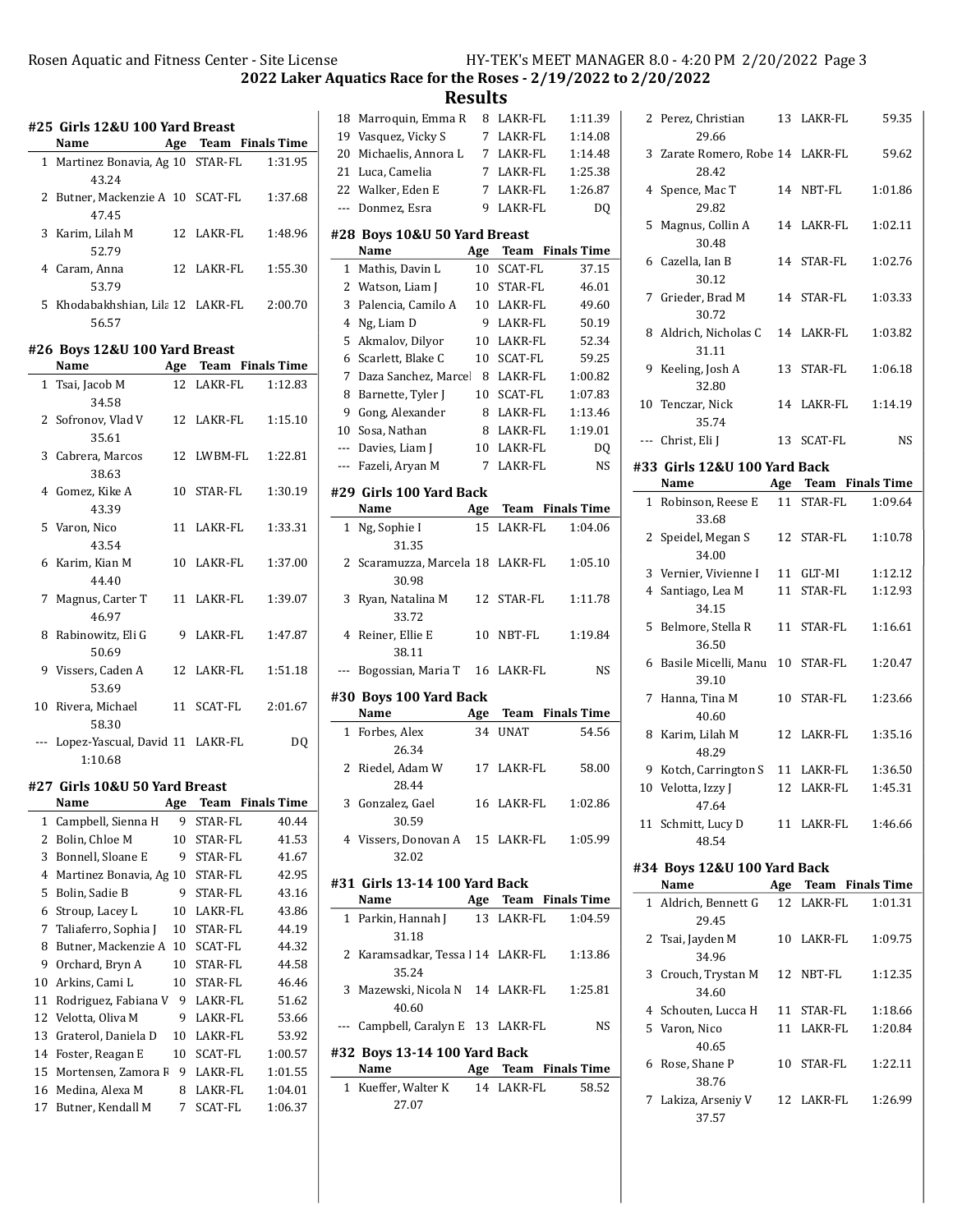Rosen Aquatic and Fitness Center - Site License HY-TEK's MEET MANAGER 8.0 - 4:20 PM 2/20/2022 Page 4

2022 Laker Aquatics Race for the Roses - 2/19/2022 to 2/20/2022

Results

|                | (#34 Boys 12&U 100 Yard Back)           |                 |                    |                         |
|----------------|-----------------------------------------|-----------------|--------------------|-------------------------|
| 8              | Karim, Kian M                           | 10              | LAKR-FL            | 1:28.27                 |
|                | 41.69                                   |                 |                    |                         |
| 9              | Tannus, Dylan R<br>41.59                | 10              | STAR-FL            | 1:30.55                 |
|                | #35 Girls 10&U 50 Yard Back             |                 |                    |                         |
|                | Name                                    | Age             |                    | <b>Team</b> Finals Time |
| 1              | Bolin, Chloe M                          | 10              | <b>STAR-FL</b>     | 37.19                   |
|                | 2 Reiner, Ellie E                       |                 | 10 NBT-FL          | 37.62                   |
|                | 3 Holsenbeck, Aubri R                   |                 | 10 STAR-FL         | 37.77                   |
| 4              | Spore, Marian M                         | 10              | NBT-FL             | 37.91                   |
| 5              | Bonnell, Sloane E                       | 9.              | STAR-FL            | 38.74                   |
| 6              | Powers, Emma K                          | 10              | NBT-FL             | 38.90                   |
| 7              | Graterol, Daniela D                     | 10 <sup>°</sup> | LAKR-FL            | 45.77                   |
| 8              | Marroquin, Emma R                       | 8               | LAKR-FL            | 51.69                   |
| 9              | Rodriguez, Fabiana V                    | 9               | LAKR-FL            | 55.01                   |
| 10             | Mortensen, Zamora F                     | 9               | LAKR-FL            | 55.32                   |
| 11             | Medina, Alexa M                         | 8               | LAKR-FL            | 55.48                   |
| 12             | Michaelis, Annora L                     | $7^{\circ}$     | LAKR-FL            | 57.27                   |
| 13             | Magnus, Addison                         | 8               | LAKR-FL            | 58.33                   |
|                | 14 Velotta, Oliva M                     | 9               | LAKR-FL            | 59.30                   |
| 15             | Gangoni, Sophia B                       | 9               | LAKR-FL            | 1:04.37                 |
| 16             | Vasquez, Vicky S                        | 7               | LAKR-FL            | 1:04.38                 |
| 17             | Walker, Eden E                          | 7               | LAKR-FL            | 1:05.17                 |
| 18             | Luca, Camelia                           | 7               | LAKR-FL            | 1:07.34                 |
| $---$          | Smith, Emma L                           | 7               | LAKR-FL            | <b>NS</b>               |
|                |                                         |                 |                    |                         |
|                | #36 Boys 10&U 50 Yard Back              |                 |                    |                         |
|                |                                         |                 |                    |                         |
|                | Name                                    | Age             |                    | <b>Team</b> Finals Time |
| 1              | Mathis, Davin L                         | 10              | SCAT-FL            | 35.91                   |
|                | 2 Watson, Liam J                        | 10              | STAR-FL            | 38.48                   |
| 3              | Daza Sanchez, Angelc 10                 |                 | LAKR-FL            | 45.20                   |
| $\overline{4}$ | Ng, Liam D                              | 9               | LAKR-FL            | 45.77                   |
| 5              | Akmalov, Dilyor                         | 10              | LAKR-FL            | 53.97                   |
| 6              | Daza Sanchez, Marce 8                   |                 | LAKR-FL            | 54.29                   |
| 7              | Scarlett, Blake C                       | 10              | SCAT-FL<br>LAKR-FL | 1:00.01                 |
| 8              | Davies, Liam J                          | 10              |                    | 1:01.13                 |
|                | 9 Sosa, Nathan                          |                 | 8 LAKR-FL          | 1:02.58                 |
|                | 10 Mathis, Preston L                    | 6<br>7          | SCAT-FL<br>LAKR-FL | 1:02.87                 |
|                | 11 Coen, Liam X                         |                 |                    | 1:05.83                 |
|                | 12 Keeling, Gabriel                     |                 | 6 LAKR-FL          | 1:05.91                 |
|                | 13 Gong, Alexander                      |                 | 8 LAKR-FL          | 1:06.89                 |
|                | --- Barnette, Tyler J                   |                 | 10 SCAT-FL         | XDQ                     |
|                | #37 Girls 100 Yard Free                 |                 |                    |                         |
|                | Name                                    |                 |                    | Age Team Finals Time    |
| 1              | Scaramuzza, Marcela 18 LAKR-FL<br>25.51 |                 |                    | 53.71                   |
| 2              | Beauchamp, Natalie (15 STAR-FL<br>26.71 |                 |                    | 55.24                   |
| 3              | Ng, Sophie I                            | 15              | LAKR-FL            | 57.41                   |
|                | 27.76<br>4 Vasquez, Isabella L<br>27.73 |                 | 15 LAKR-FL         | 57.52                   |

| 6   | Denham, Hailey A<br>27.58                        |    | 14 LAKR-FL           | 57.99   |
|-----|--------------------------------------------------|----|----------------------|---------|
|     | 7 Lockhart, Windsor G 15 NBT-FL<br>28.04         |    |                      | 58.32   |
| 8   | Kueffer, Ava L<br>28.28                          |    | 16 LAKR-FL           | 59.66   |
|     | #38 Boys 100 Yard Free                           |    |                      |         |
|     | Name                                             |    | Age Team Finals Time |         |
|     | 1 Forbes, Alex<br>23.25                          |    | 34 UNAT              | 48.12   |
|     | 2 Gonzalez, Kenneth B 15 LAKR-FL<br>24.04        |    |                      | 50.28   |
|     | 3 Cornell, Lucas R<br>25.60                      |    | 14 LAKR-FL           | 53.33   |
|     | *4 Guillen, Luis I<br>25.53                      |    | 15 STAR-FL           | 53.39   |
|     | *4 Munoz Bezerra, Marc 17 LAKR-FL<br>25.62       |    |                      | 53.39   |
|     | 6 Lovett, Jeff M<br>25.75                        |    | 18 LAKR-FL           | 54.16   |
|     | 7 Vissers, Donovan A 15 LAKR-FL<br>26.68         |    |                      | 55.92   |
|     | 8 Gonzalez, Gael<br>27.03                        |    | 16 LAKR-FL           | 56.12   |
|     | 9 Palencia, Matias A                             |    | 15 LAKR-FL           | 56.60   |
|     | 10 Huang, Jason<br>26.93                         | 16 | STAR-FL              | 56.61   |
| 11  | Hao, Colin S<br>27.73                            | 15 | LAKR-FL              | 57.79   |
| 12  | Dirscherl, Zeke T<br>35.14                       |    | 9 LAKR-FL            | 1:14.98 |
|     | 13 Rivera Jr, Robert<br>37.21                    |    | 17 SCAT-FL           | 1:15.52 |
|     | #39 Girls 13-14 100 Yard Free                    |    |                      |         |
|     | Name $\qquad \qquad$                             |    | Age Team Finals Time |         |
|     | 1 Seoane, Carolina A<br>28.03                    |    | 13 LAKR-FL           | 57.44   |
|     | 2 VanGundy, Isabella 14 LWBM-FL 1:03.95<br>30.26 |    |                      |         |
| 3   | Karamsadkar, Tessa l 14 LAKR-FL<br>30.66         |    |                      | 1:04.19 |
|     | 4 Acioli, Giu Giu R<br>31.23                     | 13 | LAKR-FL              | 1:04.83 |
|     | 5 Weiss, Reagan C                                |    | 14 LAKR-FL           | 1:07.81 |
|     | 6 Velotta, Julia N                               |    | 14 LAKR-FL           | 1:12.85 |
| 7   | Mazewski, Nicola N<br>35.35                      |    | 14 LAKR-FL           | 1:12.94 |
| 8   | Munoz Bezerra, Sara 14 LAKR-FL<br>35.20          |    |                      | 1:15.58 |
| 9   | Schumacher, Natalie 13<br>37.43                  |    | SCAT-FL              | 1:18.42 |
| --- | Campbell, Caralyn E                              |    | 13 LAKR-FL           | NS      |
|     |                                                  |    |                      |         |

|    | #40 Boys 13-14 100 Yard Free<br>Name        |    |            | Age Team Finals Time |
|----|---------------------------------------------|----|------------|----------------------|
|    | 1 Kueffer, Walter K                         |    | 14 LAKR-FL | 51.08                |
|    | 24.78                                       |    |            |                      |
|    | 2 Zeman, Walter R<br>25.30                  |    | 13 LAKR-FL | 51.64                |
| 3  | Cazella, Ian B<br>25.91                     |    | 14 STAR-FL | 53.56                |
| 4  | Magnus, Collin A                            |    | 14 LAKR-FL | 53.95                |
| 5  | Brown, Joseph S<br>26.82                    |    | 14 LAKR-FL | 54.49                |
| 6  | Khong, Kyan X<br>26.76                      |    | 14 LAKR-FL | 54.76                |
| 7  | Stephenson, Aaron L 14 SCAT-FL<br>26.77     |    |            | 54.98                |
| 8  | Mendez, Daniel A<br>27.17                   |    | 13 STAR-FL | 56.03                |
|    | 9 Aldrich, Nicholas C<br>26.75              |    | 14 LAKR-FL | 56.10                |
|    | 10 Christ, Eli J                            | 13 | SCAT-FL    | 58.52                |
|    | 11 Tenczar, Nick                            |    | 14 LAKR-FL | 1:03.01              |
|    | 30.41                                       |    |            |                      |
|    | #41 Girls 12&U 100 Yard Free<br>Name        |    |            | Age Team Finals Time |
|    |                                             |    | 12 STAR-FL | 1:03.96              |
|    | 1 Baja, Abella M<br>31.00                   |    |            |                      |
| 2  | Spore, Marian M<br>33.27                    |    | 10 NBT-FL  | 1:09.52              |
| 3  | Belmore, Stella R<br>32.60                  | 11 | STAR-FL    | 1:09.59              |
|    | 4 Wooten, Zoey G<br>33.74                   |    | 10 STAR-FL | 1:10.87              |
| 5  | Basile Micelli, Manu 10 STAR-FL<br>32.91    |    |            | 1:11.26              |
|    | 6 Powers, Emma K<br>35.61                   |    | 10 NBT-FL  | 1:14.02              |
|    | 7 Munoz Bezerra, Lily 12 LAKR-FL<br>36.03   |    |            | 1:14.71              |
|    | 8 Reiner, Ellie E<br>35.27                  |    |            | 10 NBT-FL 1:15.65    |
|    | 9 Caram, Anna<br>35.83                      |    | 12 LAKR-FL | 1:17.91              |
|    | 10 Malenius, Samantha   12 LAKR-FL<br>37.59 |    |            | 1:19.38              |
|    | 11 Kotch, Carrington S<br>37.58             |    | 11 LAKR-FL | 1:20.74              |
|    | 12 Frost, Faith A<br>37.41                  |    | 10 SCAT-FL | 1:24.07              |
|    | 13 Graterol, Daniela D 10 LAKR-FL<br>39.90  |    |            | 1:26.28              |
|    | 14 Khodabakhshian, Lila 12 LAKR-FL<br>46.47 |    |            | 1:36.43              |
| 15 | Schmitt, Lucy D<br>50.85                    | 11 | LAKR-FL    | 1:45.32              |
|    | 16 Gangoni, Sophia B<br>56.68               |    | 9 LAKR-FL  | 1:56.86              |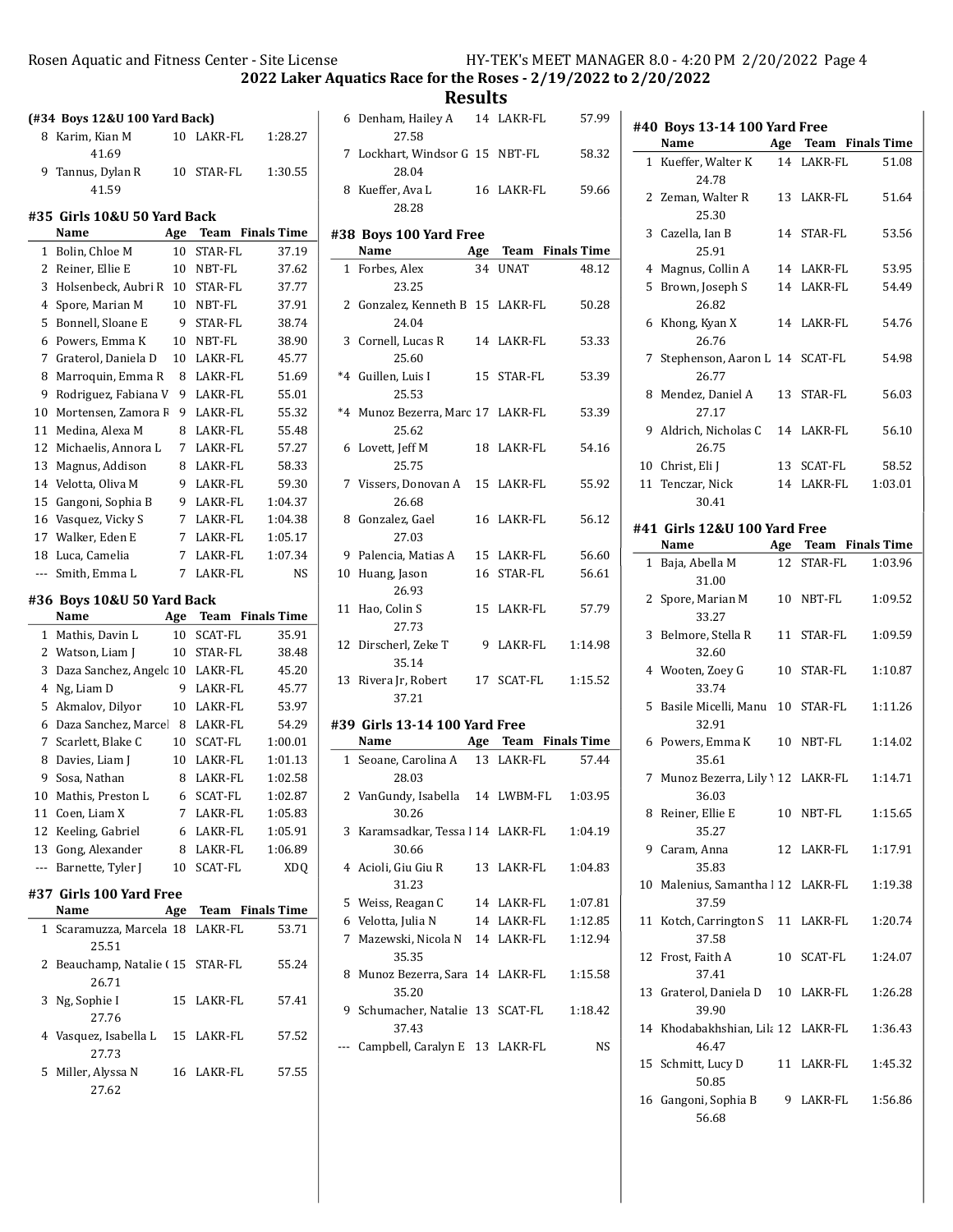$\overline{\phantom{a}}$ 

2022 Laker Aquatics Race for the Roses - 2/19/2022 to 2/20/2022

### Results

| (#41 Girls 12&U 100 Yard Free) |  |
|--------------------------------|--|
|--------------------------------|--|

| 17 Michaelis, Annora L | 7 LAKR-FL | 1:58.74 |
|------------------------|-----------|---------|
| 56.56                  |           |         |

#### #42 Boys 12&U 100 Yard Free

|              | Name                           |    |            | Age Team Finals Time |
|--------------|--------------------------------|----|------------|----------------------|
| $\mathbf{1}$ | Aldrich, Bennett G<br>26.42    | 12 | LAKR-FL    | 55.86                |
|              | 2 Anderson, Owen C<br>29.32    | 11 | NBT-FL     | 1:00.93              |
|              | 3 Schouten, Lucca H<br>31.52   | 11 | STAR-FL    | 1:06.46              |
|              | 4 Parkin, Harry J<br>33.94     |    | 11 LAKR-FL | 1:10.59              |
|              | 5 Varon, Nico<br>36.28         | 11 | LAKR-FL    | 1:13.36              |
|              | 6 Lakiza, Arseniy V<br>35.19   |    | 12 LAKR-FL | 1:16.14              |
| 7            | Magnus, Carter T<br>38.20      | 11 | LAKR-FL    | 1:19.19              |
|              | 8 Mazewski, Jack J<br>37.53    | 11 | LAKR-FL    | 1:20.64              |
|              | 9 Vissers, Caden A<br>41.74    |    | 12 LAKR-FL | 1:27.98              |
|              | 10 Rivera, Michael<br>43.17    |    | 11 SCAT-FL | 1:30.13              |
| 11           | Rabinowitz, Eli G<br>45.50     |    | 9 LAKR-FL  | 1:37.59              |
| 12           | Childs, Aiden C<br>40.10       | 9  | LAKR-FL    | 1:38.46              |
| 13           | Barnette, Tyler J<br>51.96     |    | 10 SCAT-FL | 1:46.80              |
|              | 14 Fazeli, Aryan M<br>50.36    |    | 7 LAKR-FL  | 1:48.44              |
|              | --- Cabrera, Jose              | 8  | LWBM-FL    | <b>NS</b>            |
|              | --- Cabrera, Marcos            | 12 | LWBM-FL    | NS                   |
|              | #43 Girls 200 Yard IM          |    |            |                      |
|              | Name                           |    |            | Age Team Finals Time |
|              | 1 Vasquez, Isabella L<br>31.38 |    |            | 15 LAKR-FL 2:28.65   |
|              | #44 Boys 200 Yard IM           |    |            |                      |
|              | Name                           |    |            | Age Team Finals Time |
|              | 1 Seward, Lawson S<br>26.98    |    | 16 LAKR-FL | 2:06.75              |
| $\mathbf{2}$ | Tsai, Jacob M<br>29.43         |    | 12 LAKR-FL | 2:15.29              |
| 3            | Cornell, Lucas R<br>28.60      | 14 | LAKR-FL    | 2:25.31              |
| 4            | Tsai, Jayden M<br>33.25        | 10 | LAKR-FL    | 2:32.01              |
| 5            | Rose, Shane P<br>37.90         | 10 | STAR-FL    | 2:57.87              |

|              | #45 Girls 13-14 200 Yard IM<br>Name         |    |            | Age Team Finals Time |
|--------------|---------------------------------------------|----|------------|----------------------|
| 1            |                                             | 13 | LAKR-FL    | 2:19.14              |
|              | Parkin, Hannah J<br>30.43                   |    |            |                      |
|              | 2 Seoane, Carolina A<br>30.80               |    | 13 LAKR-FL | 2:22.19              |
|              | 3 Weiss, Reagan C<br>37.67                  |    | 14 LAKR-FL | 2:48.26              |
|              | 4 VanGundy, Isabella<br>35.14               |    | 14 LWBM-FL | 2:48.75              |
| $---$        | Campbell, Caralyn E 13 LAKR-FL              |    |            | NS                   |
|              | #46 Boys 13-14 200 Yard IM<br><b>Name</b>   |    |            | Age Team Finals Time |
|              |                                             |    |            |                      |
|              | 1 Kueffer, Walter K<br>27.33                |    |            | 14 LAKR-FL 2:06.59   |
| 2            | Perez, Christian<br>28.08                   |    | 13 LAKR-FL | 2:09.90              |
| 3            | Grieder, Brad M<br>27.99                    |    | 14 STAR-FL | 2:13.83              |
|              | 4 Khong, Kyan X<br>30.26                    |    | 14 LAKR-FL | 2:14.55              |
| 5            | Brown, Joseph S<br>30.21                    |    | 14 LAKR-FL | 2:28.42              |
|              | #47 Girls 12&U 100 Yard IM<br>Name          |    |            | Age Team Finals Time |
| $\mathbf{1}$ | Speidel, Megan S                            |    | 12 STAR-FL | 1:10.46              |
|              | 32.99<br>2 Mathis, Raelyn S                 |    | 11 SCAT-FL | 1:15.56              |
| 3            | 36.76<br>Parrish, Lizzy A                   |    | 11 STAR-FL | 1:17.01              |
| 4            | 36.01<br>Belmore, Stella R                  |    | 11 STAR-FL | 1:20.54              |
| 5            | 35.93<br>Martinez Bonavia, Ag 10 STAR-FL    |    |            | 1:21.51              |
| 6            | 37.74<br>Campbell, Sienna H                 |    | 9 STAR-FL  | 1:22.42              |
| $7^{\circ}$  | 40.15<br>Soares, Luisa S                    |    | 10 STAR-FL | 1:23.18              |
| 8.           | 39.20<br>Stroup, Lacey L                    |    | 10 LAKR-FL | 1:23.34              |
|              | 38.99<br>9 Wooten, Zoey G                   |    | 10 STAR-FL | 1:24.13              |
|              | 38.86<br>10 Arkins, Cami L                  |    | 10 STAR-FL | 1:25.71              |
| 11           | 37.45<br>Spore, Marian M                    |    | 10 NBT-FL  | 1:25.98              |
|              | 40.08                                       |    |            |                      |
| 12           | Munoz Bezerra, Lily 12 LAKR-FL<br>39.07     |    |            | 1:26.21              |
|              | 13 Malenius, Samantha   12 LAKR-FL<br>46.06 |    |            | 1:33.89              |
|              | 14 Karim, Lilah M<br>44.65                  |    | 12 LAKR-FL | 1:34.61              |
| 15           | Caram, Anna<br>45.43                        |    | 12 LAKR-FL | 1:35.63              |

|    | 16 Frost, Faith A<br>45.57                                                    |    | 10 SCAT-FL           | 1:36.41 |
|----|-------------------------------------------------------------------------------|----|----------------------|---------|
|    | 17 Velotta, Izzy J<br>46.00                                                   |    | 12 LAKR-FL           | 1:45.42 |
| 18 | Khodabakhshian, Lila 12 LAKR-FL<br>52.88                                      |    |                      | 1:49.35 |
| 19 | Mortensen, Zamora F 9 LAKR-FL<br>55.43                                        |    |                      | 1:59.46 |
|    | 20 Schmitt, Lucy D<br>1:00.36                                                 |    | 11 LAKR-FL           | 2:07.71 |
|    | 21 Gangoni, Sophia B<br>1:13.47                                               |    | 9 LAKR-FL            | 2:28.06 |
|    |                                                                               |    |                      |         |
|    | #48 Boys 12&U 100 Yard IM                                                     |    |                      |         |
|    | Name                                                                          |    | Age Team Finals Time |         |
| 1  | Sofronov, Vlad V<br>31.65                                                     | 12 | LAKR-FL              | 1:07.60 |
|    | 2 Gomez, Kike A<br>39.07                                                      |    | 10 STAR-FL           | 1:20.41 |
| 3  | Parkin, Harry J<br>38.07                                                      |    | 11 LAKR-FL           | 1:22.57 |
|    | 4 Lakiza, Arseniy V<br>37.89                                                  |    | 12 LAKR-FL           | 1:28.16 |
| 5  | Magnus, Carter T<br>42.35                                                     |    | 11 LAKR-FL           | 1:31.31 |
| 6  | Karim, Kian M<br>44.29                                                        |    | 10 LAKR-FL           | 1:32.88 |
| 7  | Mazewski, Jack J<br>43.99                                                     |    | 11 LAKR-FL           | 1:35.09 |
| 8  | Daza Sanchez, Angelc 10 LAKR-FL<br>45.17                                      |    |                      | 1:36.65 |
| 9  | Dirscherl, Zeke T<br>43.96                                                    |    | 9 LAKR-FL            | 1:36.83 |
|    | 10 Vissers, Caden A<br>51.86                                                  |    | 12 LAKR-FL           | 1:43.64 |
|    | 11 Rabinowitz, Eli G<br>48.89                                                 |    | 9 LAKR-FL            | 1:45.46 |
|    | 12 Childs, Aiden C<br>49.30                                                   | 9  | LAKR-FL              | 1:50.63 |
|    | 13 Akmalov, Dilyor<br>56.63                                                   |    | 10 LAKR-FL           | 1:59.00 |
|    | --- Lopez-Yascual, David 11 LAKR-FL                                           |    |                      | NS      |
|    | --- Sosa, Nathan                                                              |    | 8 LAKR-FL            | NS      |
|    | #49  Girls 200 Yard Breast<br><b>Age Team Finals Time</b><br>Name             |    |                      |         |
|    |                                                                               |    |                      |         |
|    | 1 Miller, Alyssa N                                                            |    | 16 LAKR-FL 2:31.57   |         |
|    | 33.72<br>1:11.95<br>2 Denham, Hailey A 14 LAKR-FL 2:45.01<br>35.68<br>1:17.81 |    |                      |         |
|    |                                                                               |    |                      |         |
|    | #50 Boys 200 Yard Breast                                                      |    |                      |         |
|    | Name                                                                          |    | Age Team Finals Time |         |
|    | 1 Hao, Colin S                                                                |    | 15 LAKR-FL 2:30.84   |         |
|    | 34.59 1:13.78                                                                 |    |                      |         |
|    | 2 Khong, Kyan X                                                               |    |                      |         |

35.03 1:13.81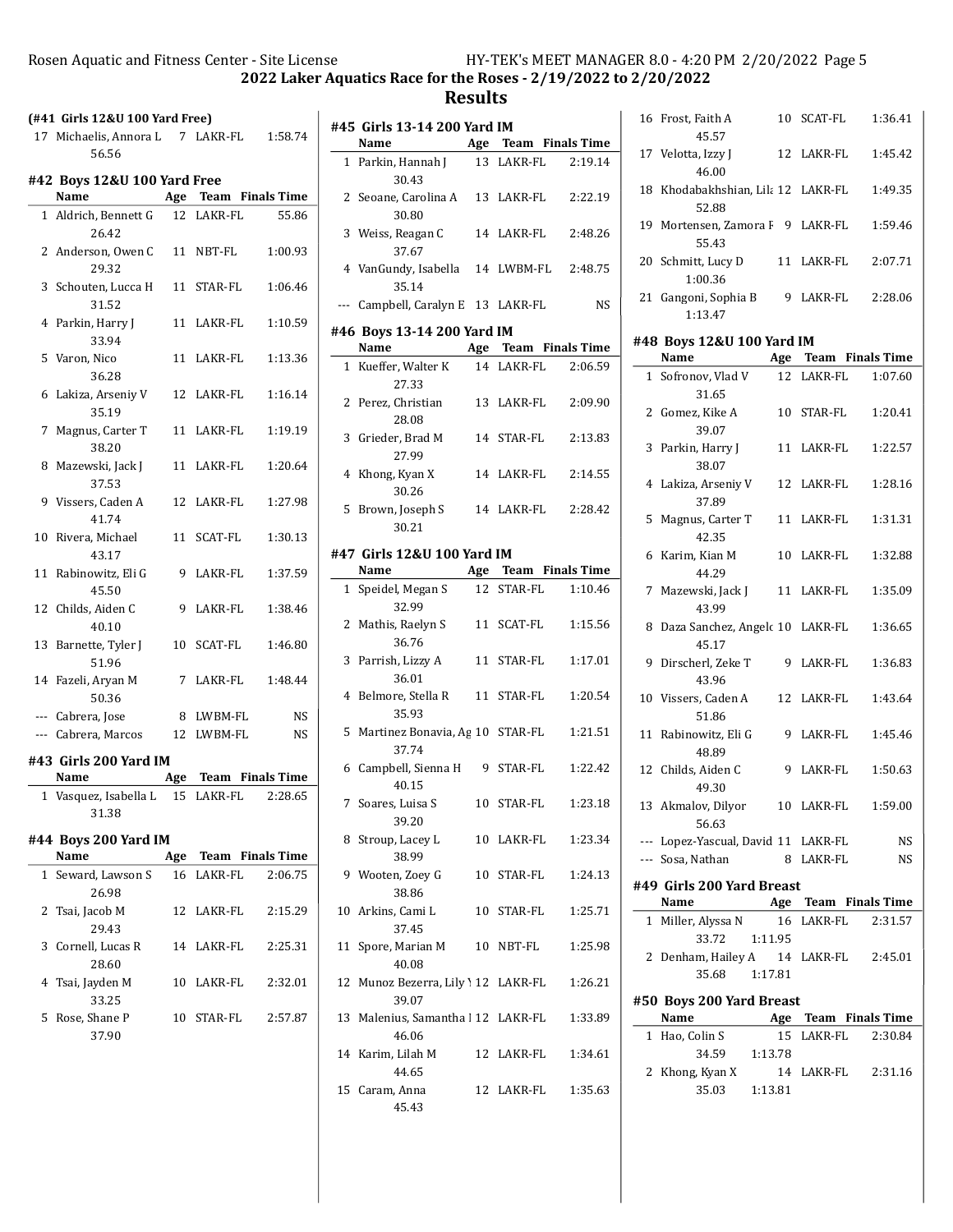# Rosen Aquatic and Fitness Center - Site License HY-TEK's MEET MANAGER 8.0 - 4:20 PM 2/20/2022 Page 6

2022 Laker Aquatics Race for the Roses - 2/19/2022 to 2/20/2022

**Results**<br>16 LAKR-FL

|                | (#50 Boys 200 Yard Breast)                                       |          |                      |                    |
|----------------|------------------------------------------------------------------|----------|----------------------|--------------------|
|                | 3 Gonzalez, Kenneth B 15 LAKR-FL                                 |          |                      | 2:31.57            |
|                | 33.72<br>1:11.95                                                 |          |                      |                    |
| 4              | Munoz Bezerra, Marc 17 LAKR-FL                                   |          |                      | 2:40.68            |
|                | 35.25<br>1:15.73                                                 |          |                      |                    |
|                | #51 Girls 14&U 200 Yard Breast                                   |          |                      |                    |
|                | Name                                                             |          | Age Team Finals Time |                    |
| $1\,$          | Munoz Bezerra, Sara 14 LAKR-FL                                   |          |                      | 3:06.68            |
|                | 41.99<br>1:29.87                                                 |          |                      |                    |
| 2              | Karim, Lilah M                                                   | 12       | LAKR-FL              | 3:55.11            |
|                | 53.46<br>1:53.28                                                 |          |                      |                    |
| 3              | Munoz Bezerra, Lily 12 LAKR-FL                                   |          |                      | 3:58.51            |
|                | 1:51.98<br>52.49                                                 |          |                      |                    |
| ---            | Speidel, Megan S 12 STAR-FL                                      |          |                      | NS                 |
|                |                                                                  |          |                      |                    |
|                | #52 Boys 14&U 200 Yard Breast<br>Name                            |          | Age Team Finals Time |                    |
| $\mathbf{1}$   | Sofronov, Vlad V                                                 | 12       | LAKR-FL              | 2:46.34            |
|                | 37.34<br>1:20.07                                                 |          |                      |                    |
| $---$          | Tenczar, Nick                                                    | 14       | LAKR-FL              | DQ                 |
|                | 41.74<br>1:32.53                                                 |          |                      |                    |
| $---$          | Rabinowitz, Nico A 14 LAKR-FL                                    |          |                      | NS                 |
|                |                                                                  |          |                      |                    |
|                | #53 Girls 50 Yard Breast                                         |          |                      |                    |
|                | Name                                                             |          | Age Team Finals Time |                    |
| $\mathbf{1}$   | Denham, Hailey A                                                 |          | 14 LAKR-FL           | 33.63              |
| $\mathbf{2}$   | Miller, Alyssa N                                                 |          | 16 LAKR-FL           | 34.62              |
| 3              | Lund, Brooke S                                                   |          | 14 STAR-FL           | 36.05              |
| $\overline{4}$ | Karamsadkar, Tessa   14 LAKR-FL                                  |          |                      | 36.70              |
| 5              | Acioli, Giu Giu R                                                |          | 13 LAKR-FL           | 37.15              |
| 6              | Gusmao, Hadassah E 14 STAR-FL                                    |          |                      | 37.19              |
| 7              | Baja, Abella M                                                   | 12       | STAR-FL              | 38.21              |
| 8<br>9         | Leneis, Anna E<br>Munoz Bezerra, Sara 14 LAKR-FL                 | 11       | STAR-FL              | 38.61<br>40.04     |
| 10             |                                                                  |          | 12 NBT-FL            | 40.26              |
| 11             | Cejka, Jillian R<br>VanGundy, Isabella                           |          | 14 LWBM-FL           | 42.02              |
| 12             | Stroup, Lacey L                                                  |          | 10 LAKR-FL           | 42.18              |
| 13             | Bonnell, Sloane E                                                |          | 9 STAR-FL            | 43.55              |
| 14             | Karim, Lilah M                                                   |          | 12 LAKR-FL           | 49.42              |
|                | --- Malenius, Samantha   12 LAKR-FL                              |          |                      | NS                 |
|                | Munoz Bezerra, Lily 12 LAKR-FL                                   |          |                      | NS                 |
|                |                                                                  |          |                      |                    |
|                | #54 Boys 50 Yard Breast                                          |          |                      |                    |
|                | Name                                                             | Age      | Team                 | <b>Finals Time</b> |
| 1              | Forbes, Alex                                                     | 34       | UNAT                 | 29.58              |
| 2<br>3         | Seward, Lawson S                                                 | 16       | LAKR-FL<br>LAKR-FL   | 30.73<br>30.75     |
|                | Aldrich, Nicholas C<br>Lovett, Jeff M                            | 14       |                      |                    |
| 4              |                                                                  | 18       | LAKR-FL              | 30.92              |
| 5<br>6         | Khong, Kyan X<br>Zeman, Walter R                                 | 14<br>13 | LAKR-FL<br>LAKR-FL   | 31.53<br>31.72     |
| 7              | Hao, Colin S                                                     | 15       | LAKR-FL              |                    |
| 8              | Palencia, Matias A                                               | 15       | LAKR-FL              | 31.86              |
| 9              | Aldrich, Bennett G                                               | 12       | LAKR-FL              | 31.87<br>32.13     |
| 10             | Bryant, Connor F                                                 | 18       | BD-FL                | 32.27              |
|                |                                                                  |          |                      |                    |
| 11<br>12       | Zarate Romero, Robe 14 LAKR-FL<br>Munoz Bezerra, Marc 17 LAKR-FL |          |                      | 32.55<br>32.79     |
| 13             | Khong, Kenneth X                                                 | 17       | LAKR-FL              | 33.38              |
|                |                                                                  |          |                      |                    |
|                |                                                                  |          |                      |                    |

|              | 14 Gonzalez, Gael                   | 16      | LAKR-FL              | 34.16              |
|--------------|-------------------------------------|---------|----------------------|--------------------|
|              | 15 Magnus, Collin A                 |         | 14 LAKR-FL           | 36.58              |
|              | 16 van Alphen, Max J                |         | 15 LAKR-FL           | 37.06              |
|              | 17 Tsai, Jayden M                   |         | 10 LAKR-FL           | 38.20              |
| 18           | Cabrera, Marcos                     |         | 12 LWBM-FL           | 38.83              |
|              | 19 Karim, Kian M                    |         | 10 LAKR-FL           | 43.53              |
| 20           | Varon, Nico                         | 11      | LAKR-FL              | 44.04              |
| 21           | Magnus, Carter T                    | 11      | LAKR-FL              | 45.90              |
|              | 22 Rabinowitz, Eli G                | 9       | LAKR-FL              | 51.24              |
| 23           | Vissers, Caden A                    |         | 12 LAKR-FL           | 52.39              |
|              | 24 Dirscherl, Zeke T                |         | 9 LAKR-FL            | 55.07              |
|              | --- Tenczar, Nick                   |         | 14 LAKR-FL           | <b>NS</b>          |
|              | --- Gonzalez, Patrick R             |         | 17 LAKR-FL           | NS                 |
|              | --- Johnson, Julian M               |         | 15 BD-FL             | <b>NS</b>          |
| ---          | Sosa, Nathan                        | 8       | LAKR-FL              | <b>NS</b>          |
|              |                                     |         |                      |                    |
|              | #55 Girls 200 Yard Fly<br>Name      |         | Age Team Finals Time |                    |
|              | 1 Vasquez, Isabella L               |         | 15 LAKR-FL           | 2:22.37            |
|              | 32.65                               | 1:08.64 |                      |                    |
|              | 2 Kueffer, Ava L                    | 16      | LAKR-FL              | 2:51.02            |
|              | 33.51                               | 1:14.61 |                      |                    |
| ---          | Kelley, Jacqui B                    |         | 15 STAR-FL           | <b>NS</b>          |
|              |                                     |         |                      |                    |
|              | #56 Boys 200 Yard Fly               |         |                      |                    |
|              | Name                                | Age     | Team Finals Time     |                    |
| $\mathbf{1}$ | McDonald, Delyn I                   | 18      | UNAT                 | 2:05.79            |
|              | 26.85                               | 57.52   |                      |                    |
|              | 2 Kueffer, Walter K                 | 14      | LAKR-FL              | 2:12.38            |
|              | 28.17 1:01.45                       |         |                      |                    |
| 3            | Riedel, Adam W                      |         | 17 LAKR-FL           | 2:17.47            |
|              | 29.25                               | 1:02.95 |                      |                    |
|              | --- Munoz Bezerra, Marc 17 LAKR-FL  |         |                      | NS                 |
|              | --- Gonzalez, Patrick R 17 LAKR-FL  |         |                      | NS                 |
|              | #57 Girls 14&U 200 Yard Fly         |         |                      |                    |
|              | Name                                |         | Age Team Finals Time |                    |
|              | --- Karamsadkar, Tessa l 14 LAKR-FL |         |                      | NS                 |
|              | #58 Boys 14&U 200 Yard Fly          |         |                      |                    |
|              | Name                                |         | Age Team Finals Time |                    |
| 1            | Tsai, Jacob M                       | 12      | LAKR-FL              | 2:14.44            |
|              | 29.96                               | 1:04.45 |                      |                    |
| 2            | Mendez, Daniel A                    | 13      | STAR-FL              | 2:25.09            |
|              | 30.72                               | 1:06.44 |                      |                    |
|              |                                     |         |                      |                    |
|              | #59 Girls 50 Yard Fly               |         |                      |                    |
|              | Name                                | Age     | Team                 | <b>Finals Time</b> |
| 1            | Denham, Hailey A                    | 14      | LAKR-FL              | 28.13              |
| 2            | Miller, Alyssa N                    | 16      | LAKR-FL              | 28.97              |
| 3            | VanGundy, Isabella                  | 14      | LWBM-FL              | 31.43              |
| 4            | Karamsadkar. Tessa 114              |         | LAKR-FL              | 31.55              |
| 5            | Wheeler, Abby M                     | 11      | NBT-FL               | 31.97              |
| 6            | Ryan, Natalina M                    | 12      | STAR-FL              | 32.19              |
| 7            | Speidel, Megan S                    | 12      | STAR-FL              | 32.45              |
| 8            | Santiago, Lea M                     | 11      | STAR-FL              | 32.50              |
| 9            | Vernier, Vivienne I                 | 11      | GLT-MI               | 32.62              |

10 Baja, Abella M 12 STAR-FL 33.12 11 Acioli, Giu Giu R 13 LAKR-FL 33.51

| 12  | Parrish, Lizzy A                   | 11  | STAR-FL          | 33.80              |
|-----|------------------------------------|-----|------------------|--------------------|
| 13  | Hanna, Tina M                      | 10  | STAR-FL          | 38.42              |
| 14  | Stroup, Lacey L                    | 10  | LAKR-FL          | 38.83              |
| 15  | Munoz Bezerra, Lily 12             |     | LAKR-FL          | 40.77              |
| 16  | Karim, Lilah M                     | 12  | LAKR-FL          | 45.69              |
| --- | Malenius, Samantha 1 12            |     | LAKR-FL          | <b>NS</b>          |
|     |                                    |     |                  |                    |
|     | #60 Boys 50 Yard Fly<br>Name       | Age | Team             | <b>Finals Time</b> |
| 1   | Forbes, Alex                       | 34  | <b>UNAT</b>      | 23.13              |
| 2   | Kueffer, Walter K                  | 14  | LAKR-FL          | 25.31              |
| 3   | Zeman, Walter R                    | 13  | LAKR-FL          | 25.69              |
| 4   | Lovett, Jeff M                     | 18  | LAKR-FL          | 25.79              |
| 5   | Seward, Lawson S                   | 16  | LAKR-FL          | 26.12              |
| 6   | Bryant, Connor F                   | 18  | BD-FL            | 26.18              |
| 7   | Gonzalez, Kenneth B                | 15  | LAKR-FL          | 26.20              |
| 8   | Riedel, Adam W                     | 17  | LAKR-FL          | 26.25              |
| 9   | Palencia, Matias A                 | 15  | LAKR-FL          | 26.67              |
| 10  | Munoz Bezerra, Marc 17             |     | LAKR-FL          | 26.68              |
| 11  | Cornell, Lucas R                   | 14  | LAKR-FL          | 26.80              |
| 12  | Vissers, Donovan A                 | 15  | LAKR-FL          | 26.95              |
| 13  | Aldrich, Nicholas C                | 14  | LAKR-FL          | 27.56              |
| 14  | Gonzalez, Gael                     | 16  | LAKR-FL          | 28.12              |
| 15  | Rabinowitz, Nico A                 | 14  | LAKR-FL          | 28.36              |
| 16  | Brown, Joseph S                    | 14  | LAKR-FL          | 29.41              |
| 17  | Sofronov, Vlad V                   | 12  | LAKR-FL          | 30.43              |
| 18  | Tsai, Jayden M                     | 10  | LAKR-FL          | 31.72              |
| 19  | Cabrera, Marcos                    | 12  | LWBM-FL          | 32.05              |
| 20  | Flechtner, Darren H                | 11  | STAR-FL          | 32.62              |
| 21  | Tenczar, Nick                      | 14  | LAKR-FL          | 33.11              |
| 22  | van Alphen, Max J                  | 15  | LAKR-FL          | 33.32              |
| 23  | Parkin, Harry J                    | 11  | LAKR-FL          | 38.22              |
| 24  | Magnus, Carter T                   | 11  | LAKR-FL          | 40.04              |
| 25  | Karim, Kian M                      | 10  | LAKR-FL          | 41.70              |
| 26  | Dirscherl, Zeke T                  | 9   | LAKR-FL          | 42.63              |
| 27  | Rabinowitz, Eli G                  | 9   | LAKR-FL          | 55.24              |
| 28  | Vissers, Caden A                   | 12  | LAKR-FL          | 55.46              |
| --- | McDonald, Delyn I                  | 18  | UNAT             | <b>NS</b>          |
| --- | Sosa, Nathan                       | 8   | LAKR-FL          | NS                 |
| --- | Hao, Colin S                       | 15  | LAKR-FL          | NS                 |
|     | --- Gonzalez, Patrick R 17 LAKR-FL |     |                  | NS                 |
|     |                                    |     |                  |                    |
|     | #61 Girls 200 Yard Back            |     |                  |                    |
|     | Name                               | Age | Team Finals Time |                    |
| 1   | Ng, Sophie I                       | 15  | LAKR-FL          | 2:16.92            |
|     | 32.36 1:07.44                      |     |                  |                    |
| 2   | Denham, Hailey A 14                |     | LAKR-FL          | 2:25.92            |
|     | 34.84<br>1:11.99                   |     |                  |                    |
| 3   | Parkin, Hannah J                   | 13  | LAKR-FL          | 2:26.17            |
|     | 30.40<br>1:02.97                   |     |                  |                    |
| 4   | Seoane, Carolina A 13              |     | LAKR-FL          | 2:26.79            |
|     | 34.62<br>1:11.43                   |     |                  |                    |
| 5   | Kueffer, Ava L                     | 16  | LAKR-FL          | 2:38.55            |
|     | 36.96<br>1:16.48                   |     |                  |                    |
| 6   | Cejka, Jillian R                   | 12  | NBT-FL           | 2:44.97            |
|     | 33.71<br>1:11.10                   |     |                  |                    |